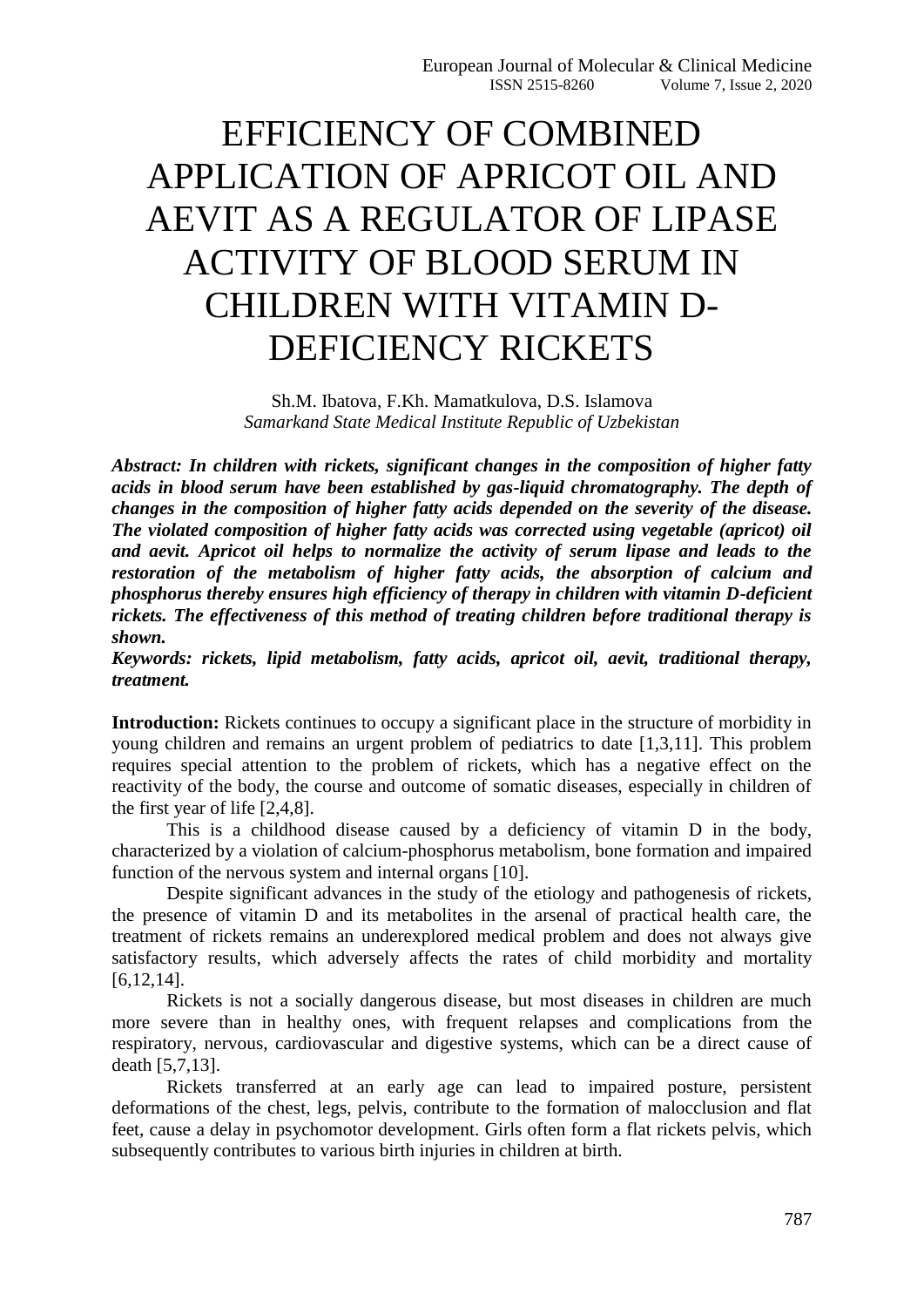With rickets due to a lack of vitamin D, processes of violation of all types of metabolism, including lipid metabolism, occur [9,15,16]. All this determines the relevance and important practical significance of studies aimed at an in-depth study of the pathogenesis of rickets, its clinical manifestations, the development of more advanced methods of complex therapy by including previously inapplicable pharmacological preparations of pathogenetic action.

Currently, mild and moderate-severe forms of the disease are quite common, and severe rarely. This determines the important practical significance of research aimed at an indepth study of rickets and the development of more advanced methods of complex therapy.

**Purpose of the study** was to study the effect of apricot oil and Aevit on the course of the disease and on the activity of serum lipase in case of rickets in children.

**Material and research methods.** To accomplish the tasks we examined 180 children aged 1 to 12 months. Out of them, 132 children with rickets, complicated pneumonia and malnutrition were hospitalized in the children's department of the 2-clinic of Samarkand Medical Institute, and 28 children with rickets and 10 healthy children were observed in the Children's Clinic N1 in Samarkand.

**The results of the study.** The examined children were divided into IV groups. The distribution of the examined patients by groups and disease is presented in table 1.

Group I consisted of patients receiving traditional treatment (43 children).

Group II - on the background of traditional therapy received apricot oil (41 children).

Group III - against the background of traditional treatment received Aevit (38 children).

Group IV - against the background of traditional treatment, received apricot oil and Aevit (38 children).

 As it can be seen from table 1, among the observed children, rickets without concomitant diseases was observed in 34 children, rickets, aggravated by pneumonia in 56 and rickets, aggravated by pneumonia and hypotrophy in 76 children. Table 1

| Group | Total number of<br>children | Ricket | $\overline{v}$ $\sigma$<br>Rickets weighed |                               |  |
|-------|-----------------------------|--------|--------------------------------------------|-------------------------------|--|
|       |                             |        | Pneumonia                                  | Pneumonia and<br>malnutrition |  |
|       | 43                          |        |                                            | 21                            |  |
|       | 41                          |        | 15                                         | 19                            |  |
| Ш     | 38                          |        | 13                                         | 18                            |  |
|       | 38                          |        | 13                                         | 18                            |  |
| Total | 166                         |        |                                            | 76                            |  |

## **Distribution of children with rickets by group and disease**

The distribution of the examined children depending on the severity, groups and gender are shown in table 2.

As can be seen from table 2, rickets of I severity was observed in 15 children, II severity of the disease was observed in 19 children. In boys, in comparison with girls, the subacute course of the disease prevailed.

Clinical evaluation of sick children was carried out on the basis of a study of the general condition, musculoskeletal, nervous system and psychomotor development. The criteria for assessing the degree of hypotrophy were indicators of weight and growth, taking into account the severity of the subcutaneous fat layer on the abdomen - at the navel, its sequential decrease, tissue turgor, coloration of the skin and visible mucous membranes, anthropometric data with the calculation of the Chulitskaya's, Erismann and Tour indices.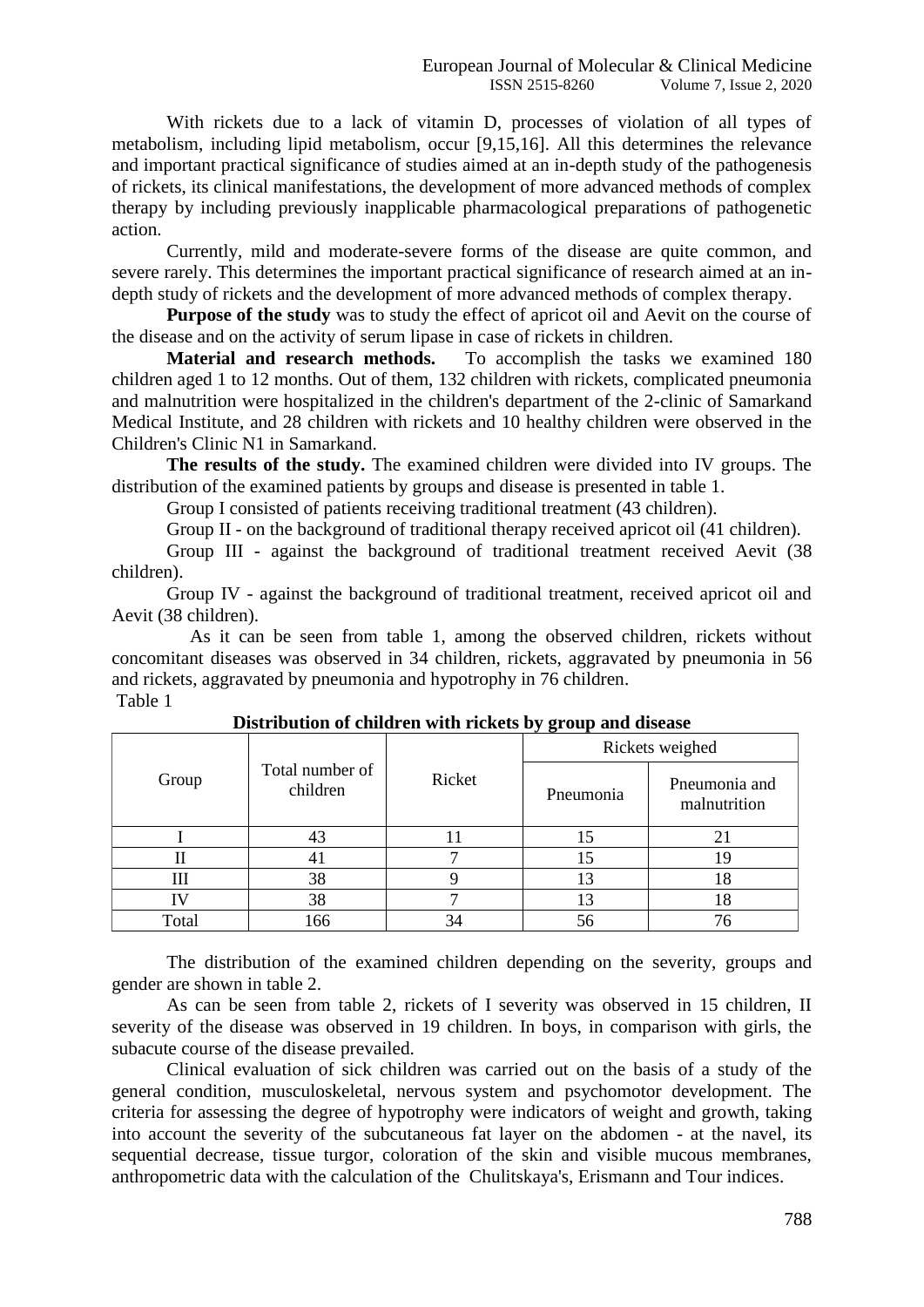| Degrees | of<br>Groups      | Количество | Gender      |               |             |      |
|---------|-------------------|------------|-------------|---------------|-------------|------|
|         | examined patients | детей      | <b>Boys</b> |               | Girls       |      |
|         |                   |            | n           | $\frac{0}{0}$ | $\mathbf n$ | $\%$ |
|         | Rickets           | 34         | 19          | 55,8          | 15          | 44,1 |
|         | Acute             | 8          | 5           | 14,4          | 3           | 8,8  |
|         | Subacute          | ⇁          | 4           | 11,7          | 3           | 8,8  |
|         | Total             | 15         | 9           | 26,4          | 6           | 17,6 |
| П       | Acute             | 3          |             |               | 3           | 8,8  |
|         | Subacute          | 16         | 10          | 29,4          | 6           | 17,6 |
|         | Total             | 19         | 10          | 29,4          | 9           | 26,4 |

Table 2 **Distribution of examined patients by sex, course and severity of the disease**

In addition to the goals and objectives of conducting special laboratory research methods, the indicators used in clinical practice (general analysis of blood, urine, feces, x-ray data) were also studied. It is appropriate to emphasize that the examined contingent of children with rickets was carefully selected at the site and in the clinic, followed by their hospitalization in the hospital.

An analysis of the anamnestic data on the features of childcare and observation revealed that in 77.2% of children with signs of active rickets their motor activity was clearly inadequate, the children were mostly and lying down during the day, and the physical education of the child in the families of these children attention was paid to, in the system of their education, the elements of physical culture were applied irregularly.

 Lack of motor activity, their long stay in a lying position, insufficient use of physical culture in the system of raising a healthy child are regarded by us as a very important risk factor for the development of rickets in children in the first year of life.

 Irrational, inadequate age of the child in terms of quantity and quality of nutrition was found in 99 children in the group of patients with rickets, i.e. 75% of cases. The main reason for this was the lack of awareness of mothers in the rules of rational feeding of children.

Our observations indicate that rickets develops mainly in children who are burdened in the medical and social aspect with a premorbid hairdryer (the mother has obstetric and extragenital pathology, inadequate motor activity of the child, unsustainable feeding, frequent intercurrent diseases, unfavorable family living conditions, previously artificial and mixed feeding).

 During the studying the clinical symptoms of rickets, it was found that the earliest signs of the disease were functional disorders of the nervous system.

 Among patients with rickets of the first degree, symptoms of a functional disorder of the central and autonomic nervous system were observed in most children (33.3%). Against the background of general irritability, increased excitability prevailed in their behavior: all children were tearful, restless, their sleep was often interrupted, general hyperesthesia of the skin was noted, in 62.9% of patients there was occipital alopecia. With rickets of the II degree, the general behavior of children testified to a decrease in emotional tone, an increase in the central nervous system inhibition processes: the children were lethargic, inactive, their interest in toys and the environment was significantly reduced.

 When assessing the degree of damage to the bones of the skull, we took into account the presence of enlarged large fontanel, craniotabes, flattening of the bones of the skull, the severity of the frontal and parietal tubercles, and deformation of the facial part of the skull. In the observed children with rickets, the shape of the chest was also changed as a result of its expanded lower aperture, the presence of costal "rosaries".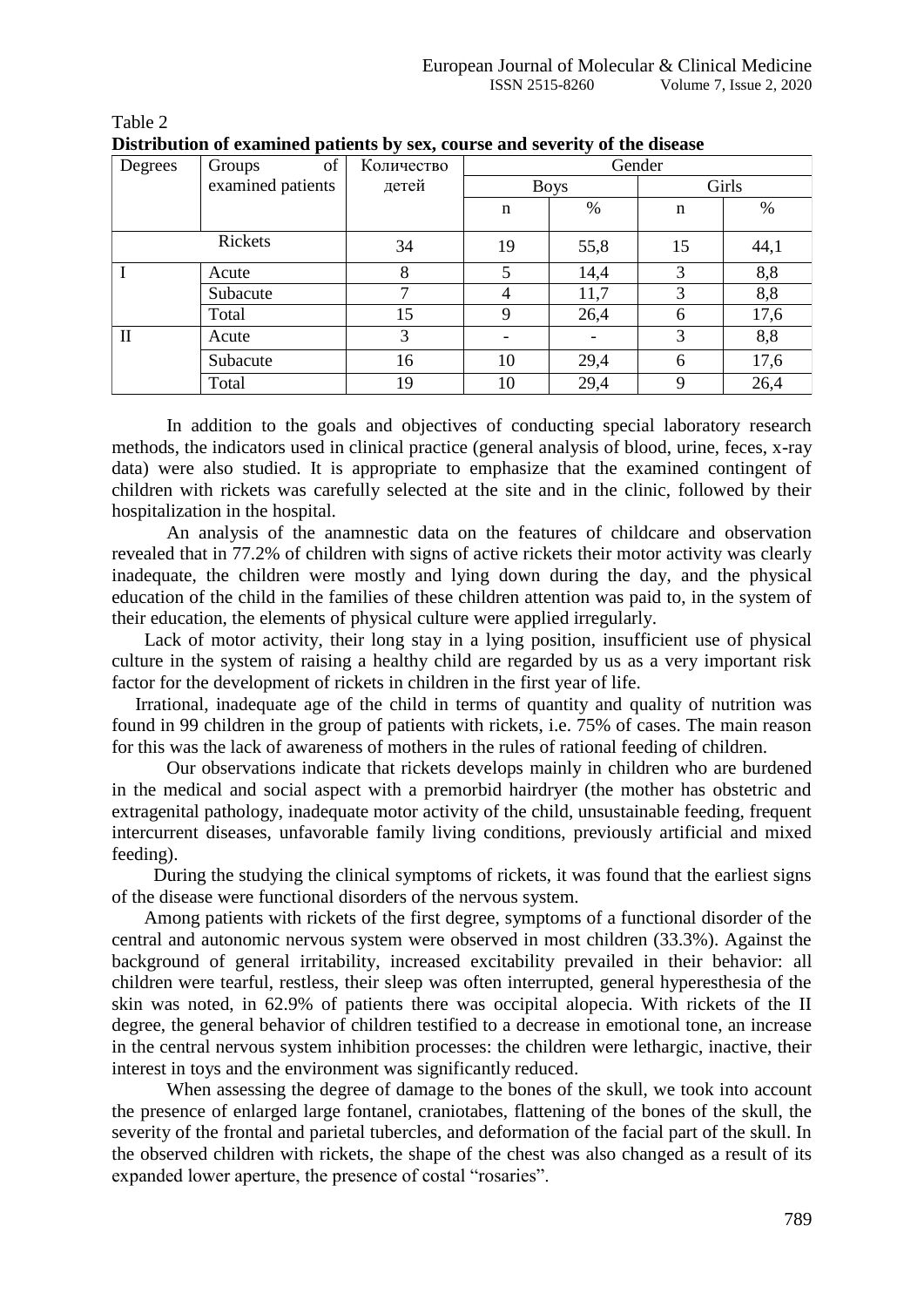Violations of the state of the muscular system are noted in the form of muscle hypotension of varying degrees of severity, depending on the severity and nature of the course of rickets. Mostly affected were those muscle groups that were subjected to functional load at one age or another (hypotension of the muscles of the abdomen, spine, limbs). The weakness of the ligamentous apparatus in sick children was characterized mainly by increased mobility of the joints.

 A significant part of children with rickets of the II degree of severity showed weakness of the ligamentous apparatus (66.7%), which caused a delay in the development of statokinetic functions of the observed children.

 A group of children with rickets, weighed by pneumonia and hypotrophy, was also examined. The vast majority of mothers of children with rickets, aggravated pneumonia and malnutrition had some factors that aggravated the course of pregnancy: toxicosis of the first half of pregnancy - 28%, and 19% - of the second half of pregnancy, chronic diseases in the mother - 18%, anemia during pregnancy - 39%, threatening miscarriage - 13%, occupational hazards - 17% of mothers.

 28 children showed excessive irritability, the rest, on the contrary, were sharply depressed, lethargic. In most children, sleep was disturbed, there was no lag in neuropsychic development. Mothers complained about the pallor and emaciation of children, loss of appetite or lack thereof. All other patients were restless due to frequent coughing, difficulty breathing.

 During an external examination of patients, pallor of the skin was noted, turgor and skin elasticity were reduced.

With a combination of rickets with pneumonia, bloating of the wings of the nose, cyanosis of the lips and nasolabial triangle of varying severity were noted in 73 children. Respiration was rapid from 65 to 80 in 3 patients, in the rest from 40 to 60 per minute. In the examined children, wet rales of various sizes were heard in the lungs and changes in percussion sound were detected. An X-ray examination revealed the corresponding changes in the form of increased pulmonary pattern, expansion of the roots of the lungs or decreased transparency of the pulmonary fields. We examined 47 patients who received traditional therapy. Of these, 11 children with rickets, 15 children with rickets aggravated pneumonia and 21 children with rickets aggravated pneumonia and malnutrition.

We conducted a study of the composition of higher serum fatty acids in children with rickets who are on traditional treatment and when using modified therapy.

 We analyzed the initial indicators of biochemical options, which reflect the state of some indicators of lipid metabolism, as well as some features of their dynamics in children against the background of the traditional treatment method. The results are presented in table 3 and in fig. 1.

In the examined children, at the time of admission to the hospital, the indicator of total lipids was higher than the control values  $(4.61 \text{ g} / l)$  and amounted to 6.95 g / l of total lipids ( $P < 0.001$ ).

When analyzing the fatty acid spectrum of the blood serum of the examined children upon admission to the hospital, it was revealed that almost all of its indicators are C (16: 0), C (18: 0), C (18: 1), C (18: 2), C (18: 3), C (20: 4) had no significant differences compared with healthy children  $(P> 0.2)$ ,  $(P> 0.5)$  and only C  $(16: 1)$  tended to decrease  $(P<0.05)$ .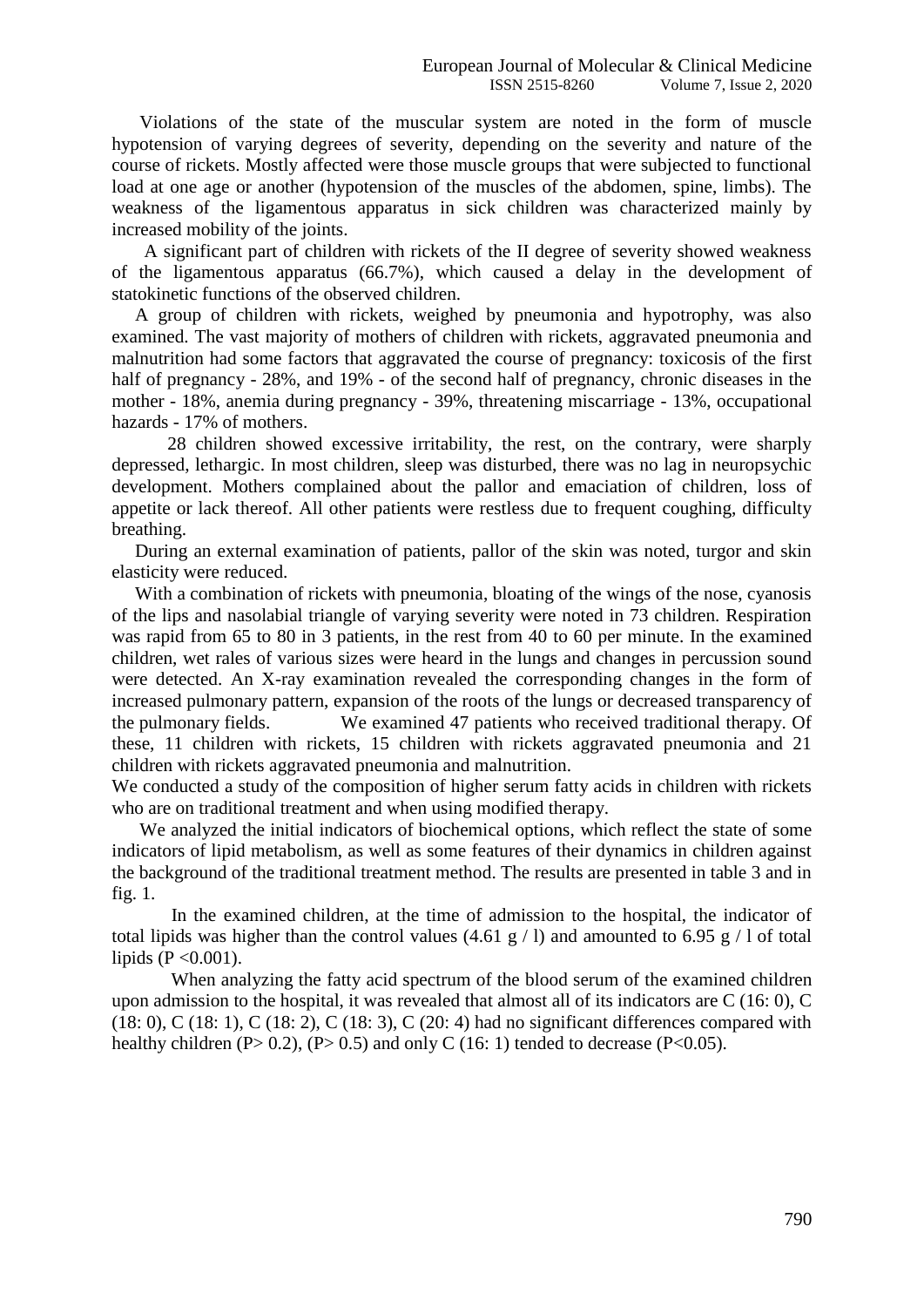| Indicators          | Healthy          | On admission     | In the dynamics  | At discharge     |
|---------------------|------------------|------------------|------------------|------------------|
|                     | $M \pm M$        | $M \pm M$        | $(for 5-7 days)$ | $M \pm M$        |
|                     |                  | P                | $M \pm M$        | P                |
|                     |                  |                  | $\mathbf{p}$     |                  |
| Total lipids, $g/1$ | $4.61 \pm 0.28$  | $6.95 \pm 0.30$  | $6.61 \pm 0.30$  | $5.64 \pm 0.20$  |
|                     |                  | < 0.001          | < 0.001          | < 0.02           |
| Total feces lipids, | $0.42 \pm 0.05$  | $0.85 \pm 0.03$  | $0.79 \pm 0.03$  | $0.71 \pm 0.02$  |
| g/1                 |                  | < 0.001          | < 0.001          | < 0.001          |
| C(16:0)             | $28.17 \pm 1.37$ | $30.87 \pm 1.53$ | $29.50 \pm 1.43$ | $28.96 \pm 0.43$ |
|                     |                  | > 0.2            | > 0.5            | < 0.01           |
| C(16:1)             | $2.70 \pm 0.22$  | $1.32 \pm 0.62$  | $1.45 \pm 0.53$  | $1.62 \pm 0.30$  |
|                     |                  | < 0.05           | < 0.05           | < 0.05           |
| C(18:0)             | $26.13 \pm 1.32$ | $28.13 \pm 1.04$ | $27.88 \pm 0.92$ | $27.67 \pm 0.82$ |
|                     |                  | > 0.2            | > 0.2            | > 0.2            |
| C(18:1)             | $0.90 \pm 0.13$  | $0.60 \pm 0.14$  | $0.66 \pm 0.11$  | $1.76 \pm 0.10$  |
|                     |                  | > 0.2            | > 0.2            | > 0.2            |
| C(18:2)             | $33.32 \pm 2.51$ | $29.73 \pm 2.34$ | $30.10 \pm 2.12$ | $30.74 \pm 2.10$ |
|                     |                  | > 0.5            | > 0.5            | > 0.5            |
| C(18:3)             | $2.41 \pm 0.45$  | $2.56 \pm 0.50$  | $2.44 \pm 0.48$  | $2.11 \pm 0.45$  |
|                     |                  | > 0.2            | > 0.2            | < 0.05           |
| C(20:4)             | $3.56 \pm 0.60$  | $2.68 \pm 0.60$  | $2.32 \pm 0.56$  | $2.10 \pm 0.51$  |
|                     |                  | > 0.2            | > 0.2            | < 0.05           |
| <b>UFAs</b>         | $54.30 \pm 2.69$ | $59.00 \pm 2.57$ | $57.38 \pm 2.35$ | $56.63 \pm 2.10$ |
|                     |                  | < 0.05           | > 0.2            | > 0.2            |
| <b>EFAs</b>         | $42.89 \pm 3.91$ | $36.93 \pm 4.20$ | $36.98 \pm 3.80$ | $37.33 \pm 3.62$ |
|                     |                  | < 0.05           | < 0.05           | < 0.05           |
| $K = UFAs / EFAs$   | 0.80             | 0.63             | 0.64             | 0.65             |

Table 3: **Some indicators of lipid metabolism in children with rickets receiving traditional treatment**

**Р –** significance of differences between indicators in the group of patients and healthy

The content of total lipids in the feces of healthy children was  $0.42 \pm 0.05$  g / kg, and at the time of admission to the hospital in children this indicator was  $0.85 \pm 0.03$  g / kg, which was higher than in healthy children ( $P < 0.001$ ).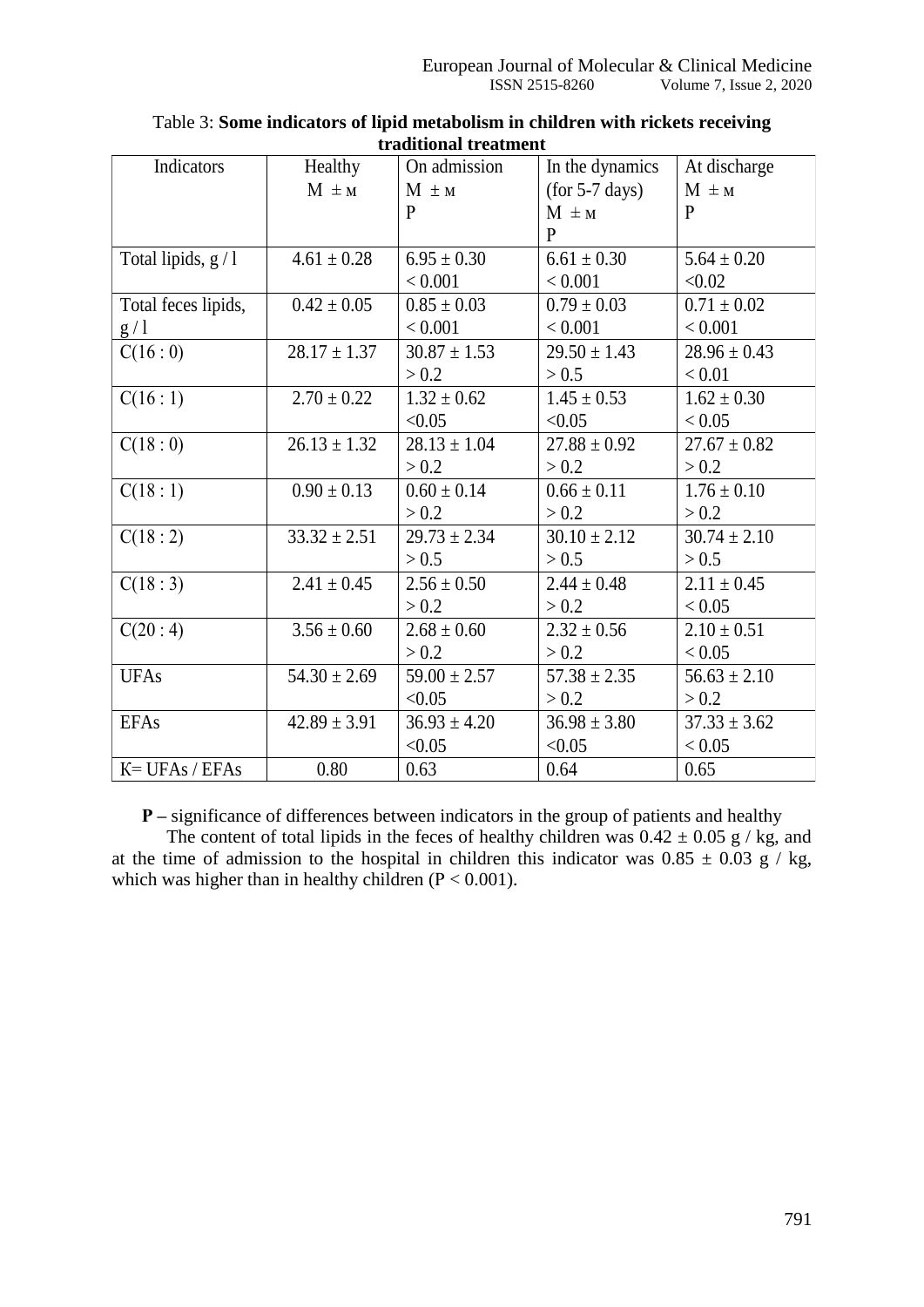

Figure 1. The dynamics of some indicators of lipid metabolism (spectrum of high fatty acids) in children with rickets, against the background of traditional therapy

The content of C (16: 0) tended to decrease and amounted to  $27.50 \pm 1.43\%$  (P $> 0.5$ ), while the C (16: 1) increase turned out to be equal to  $1.45 \pm 0.53\%$  (P < 0.05). Serum C level (18: 0) decreased and averaged  $27.88 \pm 0.92\%$  (P $> 0.2$ ), while C (18: 1) tended to increase and amounted to  $0.66 \pm 0.11\%$  (P> 0.2). The content of C (18: 2) also tended to increase  $30.10 \pm 2.12\%$  (P  $> 0.5$ ), and C (18: 3) decreased, averaging 2.44  $\pm$  0.48% (P  $> 0.2$ ). The level C (20: 4) on average was  $2.32 \pm 0.56\%$  (P> 0.2) i.e. tended to decrease.

 Further studies were conducted at the time of discharge of the children. As a result, by the time of discharge in children of this group, the studied parameters were: the content of LA was  $5.64 \pm 0.3\%$  (P < 0.02), which was higher than in the control group. CLA decreased, the indicator corresponded to  $0.71 \pm 0.02\%$  (P < 0.001).

The concentration of C (16: 0) at the time of discharge was  $28.96 \pm 1.28\%$  (P < 0.001). C (16: 1) was  $1.62 \pm 0.43\%$  (P < 0.01) and remained below the standard values. C content (18: 1) 0.76  $\pm$  0.10% (P> 0.2), i.e. lower than healthy children. The level C (18: 2) at discharge was  $30.74 \pm 2.10\%$  (P $> 0.5$ ), which also tended to decrease, and C (18: 3) 2.11  $\pm$  0.45% (P <0.05 ) i.e. lower than healthy children.

The content of C (20: 4) was  $2.10 \pm 0.51$  (P < 0.05) also below normal. As can be seen from the table. 1 data, in children who received conventional treatment, along with a decrease in the clinical manifestations of the disease, there was a tendency to decrease disorders of some indicators of lipid metabolism, which is retained in sick children, despite the treatment.

**Discussion.** Studies have shown that the stability of lipid dysmetabolism under the influence of the generally accepted treatment complex is probably due to the fact that the action of specific therapy in the body is primarily aimed at correcting calcium-phosphorus metabolism. It can be assumed that the absence of noticeable positive dynamics of the fatty acid spectrum under the influence of conventional complex therapy makes it difficult to realize the effect of vitamin D in the body, since it is proved that under the influence of lipid dysmetabolism, a decrease in the level of 1,25-dioxycholecalceferol in plasma is observed, which is one of the most active metabolites of vitamin D [10]. This is probably due to a violation of its renal metabolism under conditions of lipid dysmetabolism.

The next group of examined children with rickets (38) received apricot oil and aevit against the background of the traditional method of treatment. The results of the study are presented in table 4 and Fig. 2 and 3. Apricot oil was used as a substance correcting impaired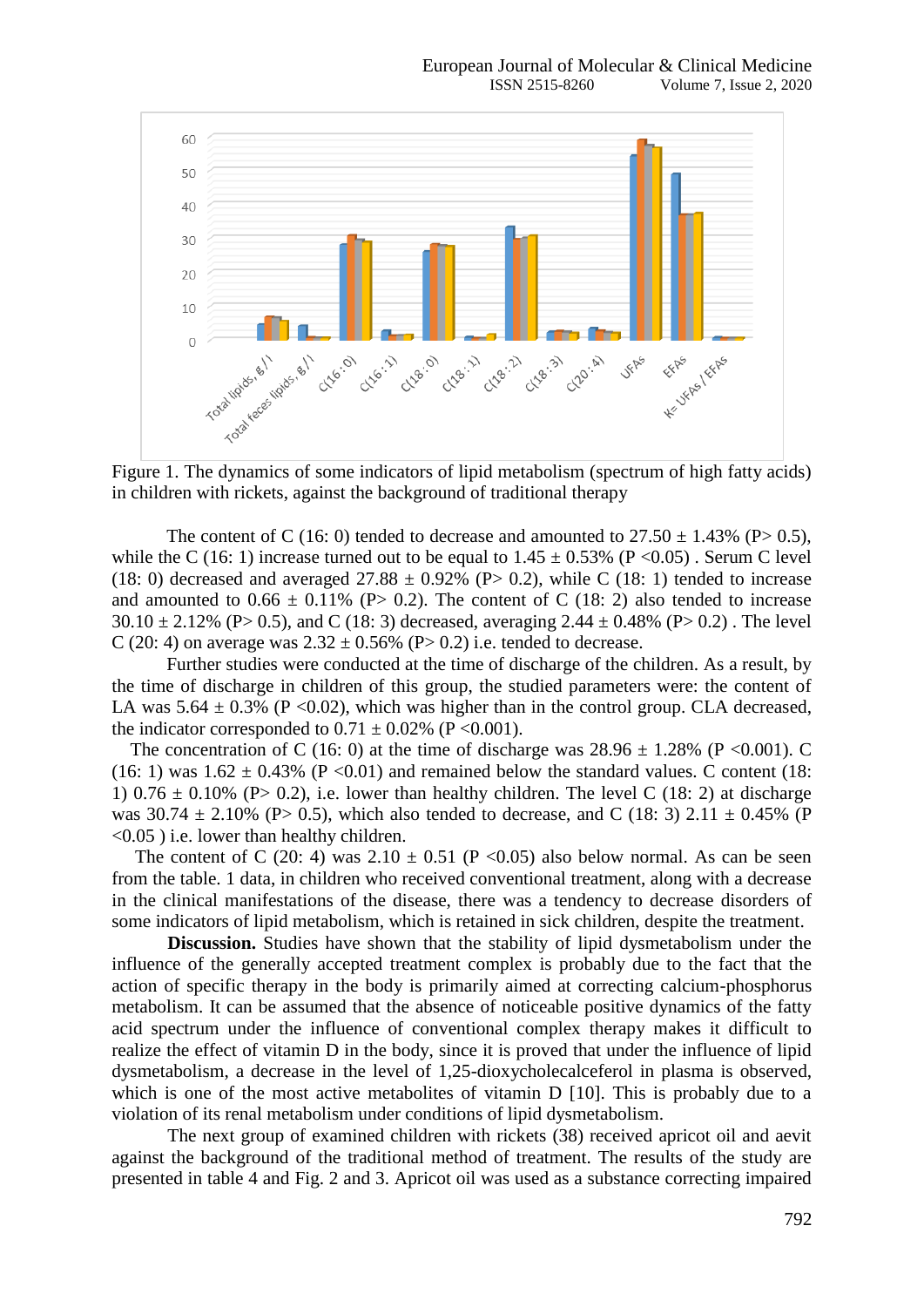lipid metabolism. Apricot oil has a light brown color, transparent, without impurities, precipitation, rich in polyunsaturated fatty acids, has a pleasant smell and taste, has a high biological activity and has a beneficial effect on metabolic processes in the child's body [4]. Table 4

| Some indicators of lipid metabolism in children with rickets, receiving apricot oil and |
|-----------------------------------------------------------------------------------------|
| aevit against the background of traditional therapy                                     |

| Indicators            | Healthy          | o<br>On admission | In the             | At discharge     |
|-----------------------|------------------|-------------------|--------------------|------------------|
|                       |                  |                   | dynamics (for      |                  |
|                       | $M \pm M$        | $M \pm M$         | $5-7 \text{ days}$ | $M \pm M$        |
|                       |                  |                   |                    |                  |
|                       |                  |                   | $M \pm M$          |                  |
| Total lipids, $g/1$   | $4.61 \pm 0.28$  | $6.95 \pm 0.30$   | $5.21 \pm 0.30$    | $4.81 \pm 0.20$  |
| Total feces lipids, g | $0.42 \pm 0.05$  | $0.75 \pm 0.30$   | $0.63 \pm 0.20$    | $0.49 \pm 0.30$  |
| $\angle 1$            |                  |                   |                    |                  |
| C(16:0)               | $28.17 \pm 1.37$ | $30.87 \pm 1.51$  | $29.50 \pm 1.50$   | $28.21 \pm 1.31$ |
| C(16:1)               | $2.70 \pm 0.22$  | $1.38 \pm 0.64$   | $1.98 \pm 0.50$    | $2.55 \pm 0.30$  |
| C(18:0)               | $26.13 \pm 1.32$ | $28.03 \pm 1.04$  | $27.95 \pm 0.90$   | $26.75 \pm 0.80$ |
| C(18:1)               | $0.90 \pm 0.13$  | $0.66 \pm 0.16$   | $0.79 \pm 0.10$    | $0.92 \pm 0.10$  |
| C(18:2)               | $33.32 \pm 2.51$ | $29.13 \pm 2.28$  | $32.15 \pm 1.90$   | $33.12 \pm 1.80$ |
| C(18:3)               | $2.41 \pm 0.45$  | $2.69 \pm 0.51$   | $2.83 \pm 0.50$    | $2.73 \pm 0.45$  |
| C(20:4)               | $3.56 \pm 0.60$  | $2.58 \pm 0.60$   | $2.99 \pm 0.52$    | $3.26 \pm 0.40$  |
| <b>UFAs</b>           | $54.30 \pm 2.69$ | $58.90 \pm 2.55$  | $57.45 \pm 2.30$   | $54.96 \pm 2.11$ |
| <b>EFAs</b>           | $42.89 \pm 3.91$ | $36.44 \pm 4.19$  | $40.74 \pm 3.52$   | $42.60 \pm 3.05$ |
| $K = UFAs / EFAs$     | 0.78             | 0.61              | 0.71               | 0.77             |

**P** – significance of differences between indicators in the group of patients and healthy

Under the influence of the modified treatment, the indicators of the fatty acid composition returned to normal in most patients. The treatment method showed its high efficiency, which is confirmed by the data obtained: C (16: 0) -28.21  $\pm$  1.31%, C (16: 1) -2.55  $\pm$  0.30%, C (18: 0) - 26.75  $\pm$  0.80%, C (18: 1) - 0.92  $\pm$  0.10%, C (18: 2) - 33.12  $\pm$  1.80%; C  $(18: 3) -2.73 \pm 0.45\%$ ; C (20: 4) - 3.26  $\pm$  0.40%.

Normalization of the fatty acid composition of blood serum in most patients is confirmed by the data: C(16:0)- 28,21±1,31%, (P<0,05), C(16:1)-2,55±0,30%, C(18:0)-26,75±0,80%, С(18:1)-0,92±0,10%, С(18:2)-33,12±1,80%; С(18:3)-2,73±0,45%; С(20:4)-  $3,26\pm0,40\%$ .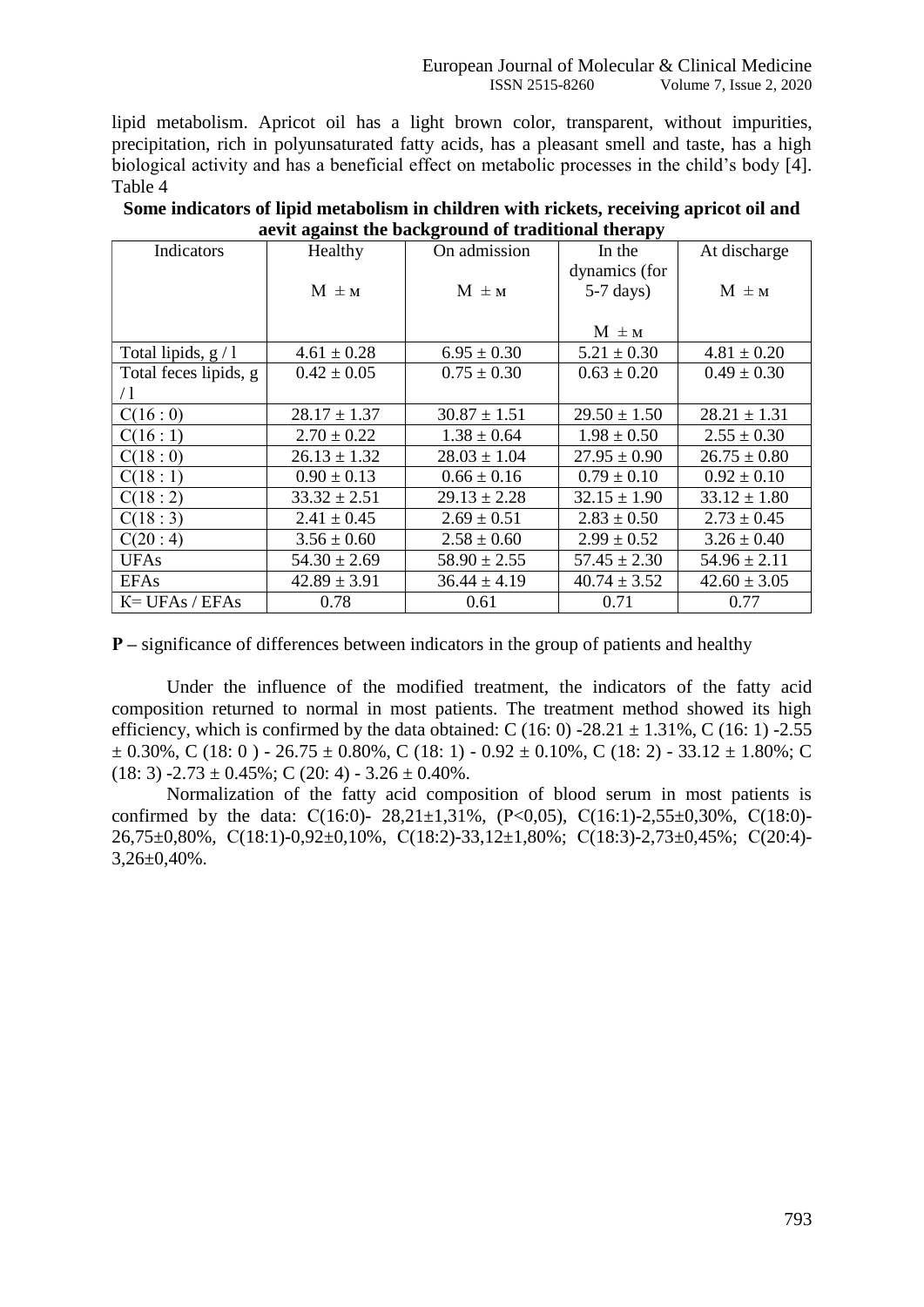

Fig. 2. Dynamics of indicators of phosphorus-calcium metabolism, total blood lipids and feces in the examined patients who were on the III variant of corrective therapy (В3)





The digestibility of oils by the body was evaluated by serum lipase activity (LA). Studies have shown that the serum LA in the children examined by us before apricot oil was  $10.2 \pm 1.6$  μmol / (1  $*$  min), when using cotton oil in the diet, it was  $10.5 \pm 1$ , 1 μmol / (1  $*$ min), (n = 9), i.e. no noticeable change was observed, when giving zigir oil was  $16.8 \pm 1.2$ μmol / (l \* min), (n = 9), sea buckthorn - 18.9  $\pm$  1.7 μmol / (l \* min) n = 10), and when children received apricot oil, the lipase activity of blood serum increased significantly and amounted to - 20.7  $\pm$  1.8 µmol / (1  $*$  min), (n = 9), and in the case of cumin oil - 19.7  $\pm$  1.9  $\mu$ mol / (1 \* min), (n = 8).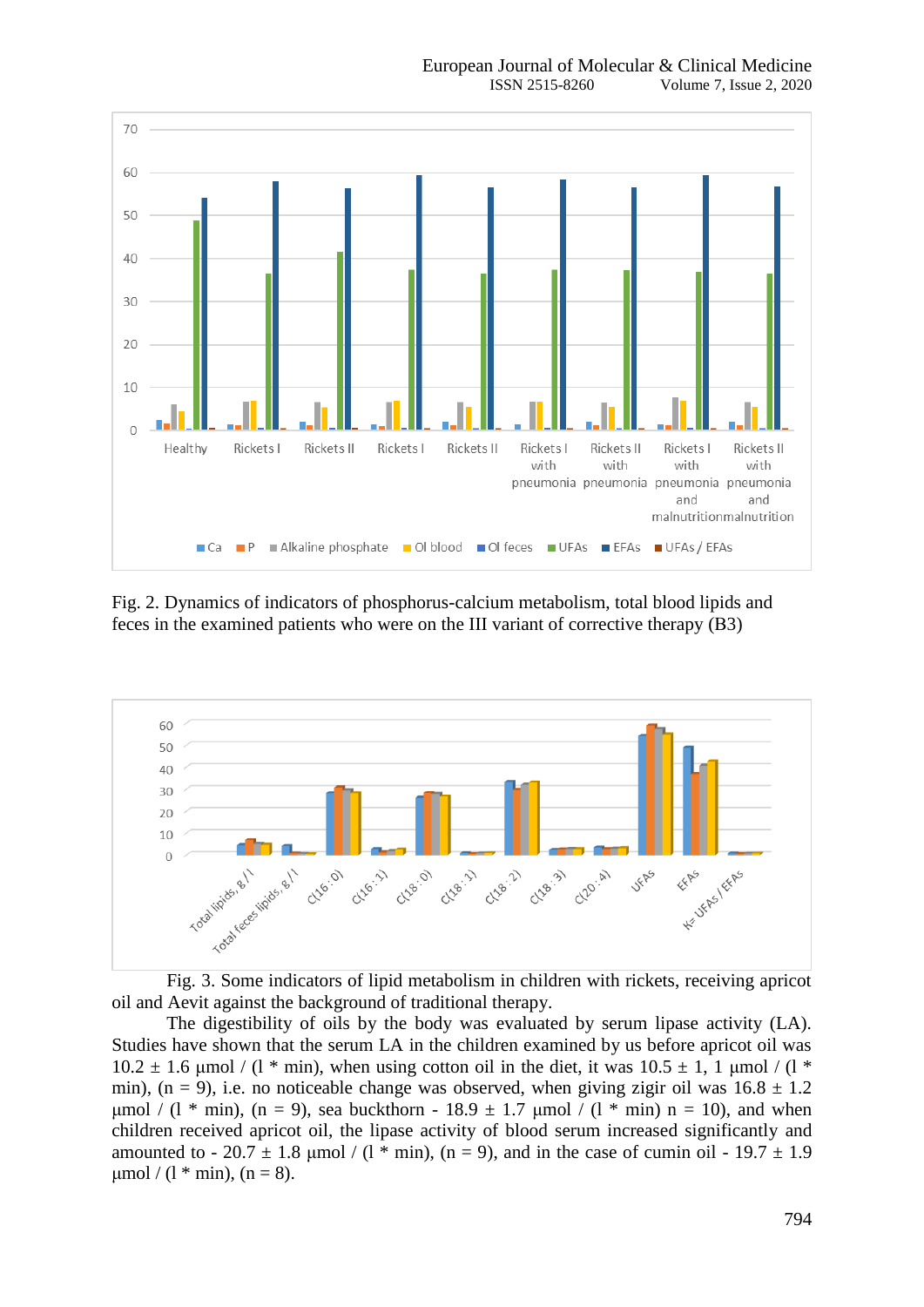In the above results of analyzes of our own studies, it was specially emphasized that the main scientific and applied goal of the work was to search, register and discuss the most common patterns inherent in the functional state of the studied units of lipid, phosphoruscalcium metabolism in children with rickets. This was the primary task for explaining theoretical conclusions and developing practical recommendations. Based on this, a leading place was given to the study of this aspect of the problem.

Dyslipidemic shifts and impaired phosphorus-calcium metabolism play a role not only in the genesis of the development of rickets, but also in very specific mechanisms for the formation of severity of rickets.

The data presented above confirm the idea of the pathogenetic role of lipid imbalance and disorders of phosphorus-calcium metabolism in the mechanisms of pathogenesis of rickets in the examined children, the following theoretical premises follow from this:

a) the very essence of dyslipidemic changes is an important link in the general mechanisms of the pathogenesis of rickets;

b) the degree of imbalance in the spectrum of higher fatty acids, the presence of a deficiency of antioxidants largely determines the mechanism for the formation of the severity of the disease.

Obviously, the results obtained allow us to conclude that the positive "biochemical" effect of the treatment option using apricot oil and Aevit in children with rickets is highly reliable along with traditional therapy.

## **Conclusions**

1. It has been established that with rickets there are significant disturbances in the metabolism of higher fatty acids, which are manifested by an increase in the amount of saturated fatty acids, total blood lipids and feces and a decrease in the coefficient of unsaturation of fatty acids, indicating a violation of lipid metabolism.

2. Pneumonia and hypotrophy against rickets aggravate the clinical course of rickets, impaired lipid and phosphorus-calcium metabolism.

3. The traditional method of treating children with rickets does not lead to the restoration of the metabolism of higher fatty acids, total blood lipids and feces, calcium and phosphorus.

4. The use of apricot oil and Aevit for the correction of the spectrum of higher fatty acids helps to normalize the activity of serum lipase and leads to the restoration of the metabolism of higher fatty acids, the absorption of calcium and phosphorus and ensures high efficiency of therapy in children with vitamin D-deficient rickets.

5. The use of apricot oil leads to an improvement in lipid absorption by more than 2 times by increasing the activity of blood serum lipase and thereby improves lipid metabolism.

## **References**

- [1] Zakharova, I.N. Rickets and hypovitaminosis D a new look at a long-standing problem: a manual for doctors. / I.N. Zakharova, N.A. Korovin, T.E. Borovik, Yu.A. Dmitrieva. - Moscow. GOU DPO RMAPO. 2010 .-- 96 s.
- [2] I.N. Zakharova, N.A. Korovina, Yu.A. Dmitrieva. A modern view of the pathogenesis and prevention of rickets in children. // Practice of a pediatrician, - 2012,, No. 1. –P.34-40
- [3] Ibatova Sh.M. Optimization of treatment of rickets in children. // J. Infection, immunity and pharmacology. Tashkent. -№5. 2015. - S. 99-103.
- [4] Ibatova Sh.M. Evaluation of the effectiveness of apricot oil and Aevita in the complex treatment of children with rickets // J. Bulletin of the Association of Physicians of Uzbekistan. - 2015. - No. 4. - S.50-53.